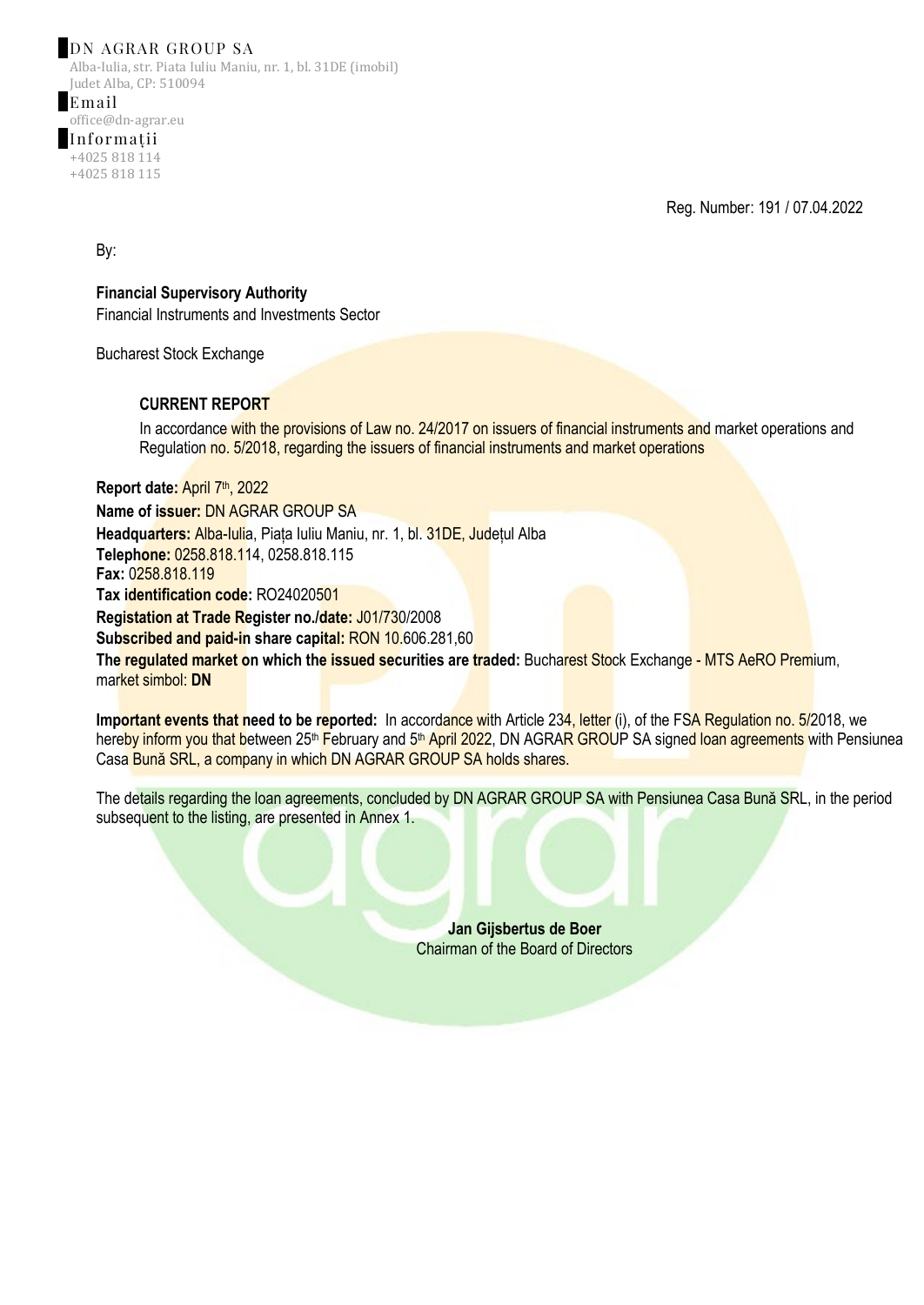# DN AGRAR GROUP SA

Alba-Iulia, str. Piata Iuliu Maniu, nr. 1, bl. 31DE (imobil) Judet Alba, CP: 510094

# Email

office@dn-agrar.eu

#### Informații

+4025 818 114

+4025 818 115

Annex 1

| Nr             | Parts of the legal                                                                                                | Closing                | The nature of the                                                                            | <b>Contract object</b>                                                                                                             | Value of Ioan | <b>Guarantees</b> | Payment                         |
|----------------|-------------------------------------------------------------------------------------------------------------------|------------------------|----------------------------------------------------------------------------------------------|------------------------------------------------------------------------------------------------------------------------------------|---------------|-------------------|---------------------------------|
| crt.           | act                                                                                                               | date and<br>no. act    | legal act                                                                                    | description                                                                                                                        | contract      |                   | term                            |
| 1.             | <b>DN AGRAR GROUP</b><br><b>SA</b><br>- as a creditor<br><b>PENSIUNEA CASA</b><br><b>BUNĂ SRL-</b> as a<br>debtor | 146 of<br>25.02.2022   | Loan agreement no.<br>146 of 25.02.2022<br>for the current<br>financing of the<br>activity.  | $Interest =$<br>Monetary policy<br>interest rate<br>communicated<br>quarterly by the<br>National Bank of<br>Romania.               | 35.000 lei    | Not specified     | Refund period<br>$= 31.12.2022$ |
| $\overline{2}$ | <b>DN AGRAR GROUP</b><br><b>SA</b><br>- as a creditor<br><b>PENSIUNEA CASA</b><br><b>BUNĂ SRL-as a</b><br>debtor  | $149$ of<br>03.03.2022 | Loan agreement no.<br>149 of 03.03.2022<br>for the current<br>financing of the<br>activity.  | $Interest =$<br>Monetary policy<br>interest rate<br>communicated<br>quarterly by the<br><b>National Bank of</b><br>Romania.        | 40.000 lei    | Not specified     | Refund period<br>$= 31.12.2022$ |
| 3              | <b>DN AGRAR GROUP</b><br><b>SA</b><br>- as a creditor<br><b>PENSIUNEA CASA</b><br><b>BUNĂ SRL- as a</b><br>debtor | 152A of<br>04.03.2022  | Loan agreement no.<br>152A of 04.03.2022<br>for the current<br>financing of the<br>activity. | Dobânda =<br>Rata dobânzii de<br>politică monetară<br>comunicată trimestrial<br>de Banca Nationala a<br>României.                  | 5.000 lei     | Not specified     | Refund period<br>$= 31.12.2022$ |
| $\overline{4}$ | <b>DN AGRAR GROUP</b><br><b>SA</b><br>- as a creditor<br><b>PENSIUNEA CASA</b><br><b>BUNĂ SRL- as a</b><br>debtor | 153A of<br>07.03.2022  | Loan agreement no.<br>153A of 07.03.2022<br>for the current<br>financing of the<br>activity. | $Interest =$<br>Monetary policy<br>interest rate<br>communicated<br>quarterly by the<br><b>National Bank of</b><br>Romania.        | 25.000 lei    | Not specified     | Refund period<br>$= 31.12.2022$ |
| 5              | <b>DN AGRAR GROUP</b><br><b>SA</b><br>- as a creditor<br><b>PENSIUNEA CASA</b><br><b>BUNĂ SRL-</b> as a<br>debtor | 155A din<br>09.03.2022 | Loan agreement no.<br>155A of 09.03.2022<br>for the current<br>financing of the<br>activity. | $Interest =$<br><b>Monetary policy</b><br>interest rate<br>communicated<br>quarterly by the<br><b>National Bank of</b><br>Romania. | 30.000 lei    | Not specified     | Refund period<br>$= 31.12.2022$ |
| $6\phantom{1}$ | <b>DN AGRAR GROUP</b><br><b>SA</b><br>- as a creditor<br><b>PENSIUNEA CASA</b><br><b>BUNĂ SRL-</b> as a<br>debtor | 158 of<br>10.03.2022   | Loan agreement no.<br>158 din 10.03.2022<br>for the current<br>financing of the<br>activity. | $Interest =$<br>Monetary policy<br>interest rate<br>communicated<br>quarterly by the<br>National Bank of<br>Romania.               | 10.000 lei    | Not specified     | Refund period<br>$= 31.12.2022$ |
| $\overline{7}$ | <b>DN AGRAR GROUP</b><br><b>SA</b><br>- as a creditor<br><b>PENSIUNEA CASA</b><br><b>BUNĂ SRL-</b> as a<br>debtor | 165 of<br>16.03.2022   | Loan agreement no.<br>165 of 16.03.2022<br>for the current<br>financing of the<br>activity.  | $Interest =$<br>Monetary policy<br>interest rate<br>communicated<br>quarterly by the<br>National Bank of<br>Romania.               | 80.000 lei    | Not specified     | Refund period<br>$= 31.12.2022$ |